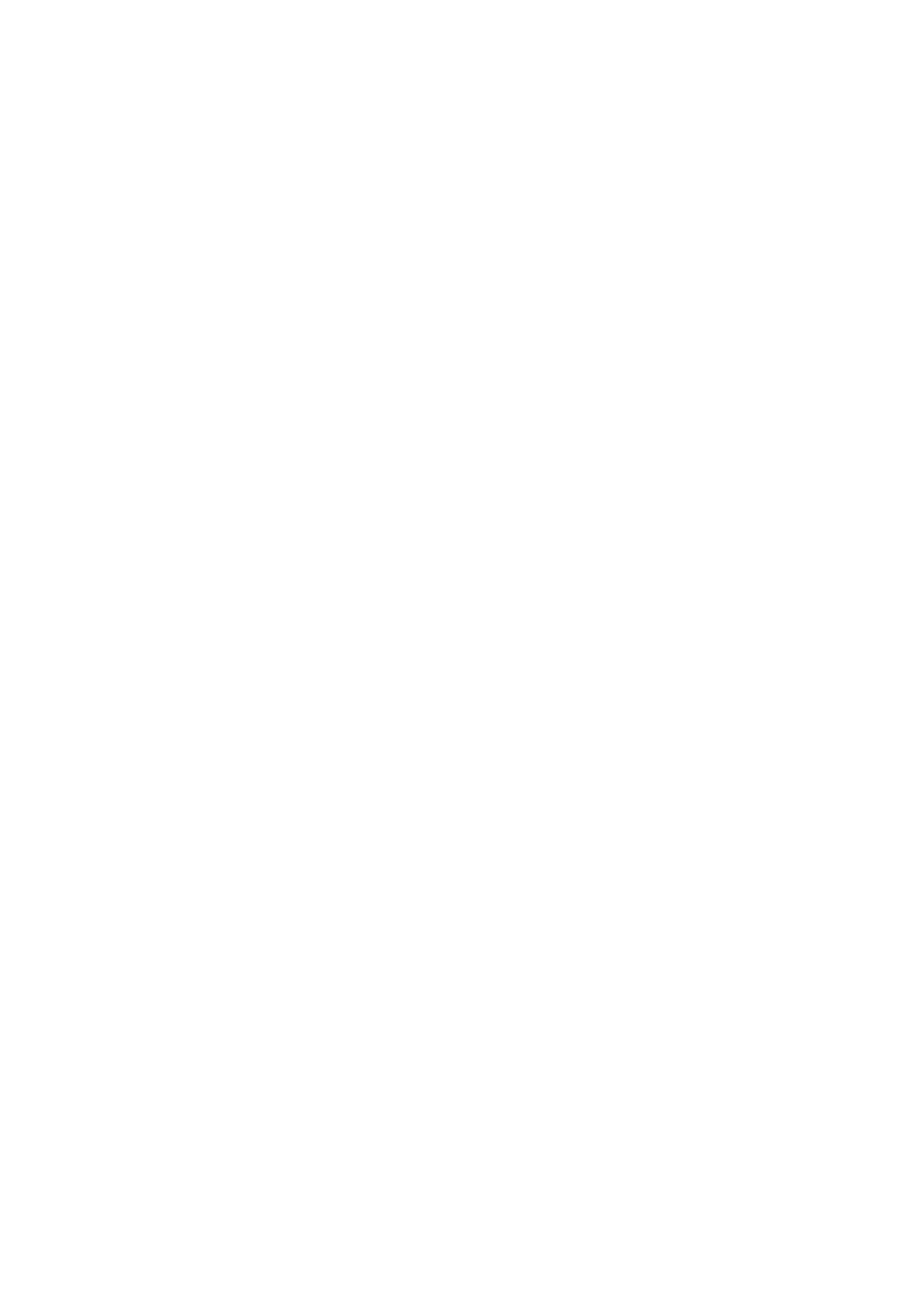<span id="page-2-0"></span>

# **Planning and Development Amendment Regulation 2010 (No 4)**

**Subordinate Law SL2010-22** 

made under the

**Planning and Development Act 2007** 

# **Contents**

|   |                                                        | Page |
|---|--------------------------------------------------------|------|
|   | Name of regulation                                     |      |
| 2 | Commencement                                           |      |
| 3 | Legislation amended                                    |      |
| 4 | Section 191 (1) and note                               |      |
| 5 | Section 191 (2), new definition of defined rural lease |      |
| 6 | Section 191 (2), definition of first amount            |      |
|   | Section 191 (2), definition of owed amount             | 2    |
|   |                                                        |      |

J2010-248

Authorised by the ACT Parliamentary Counsel—also accessible at www.legislation.act.gov.au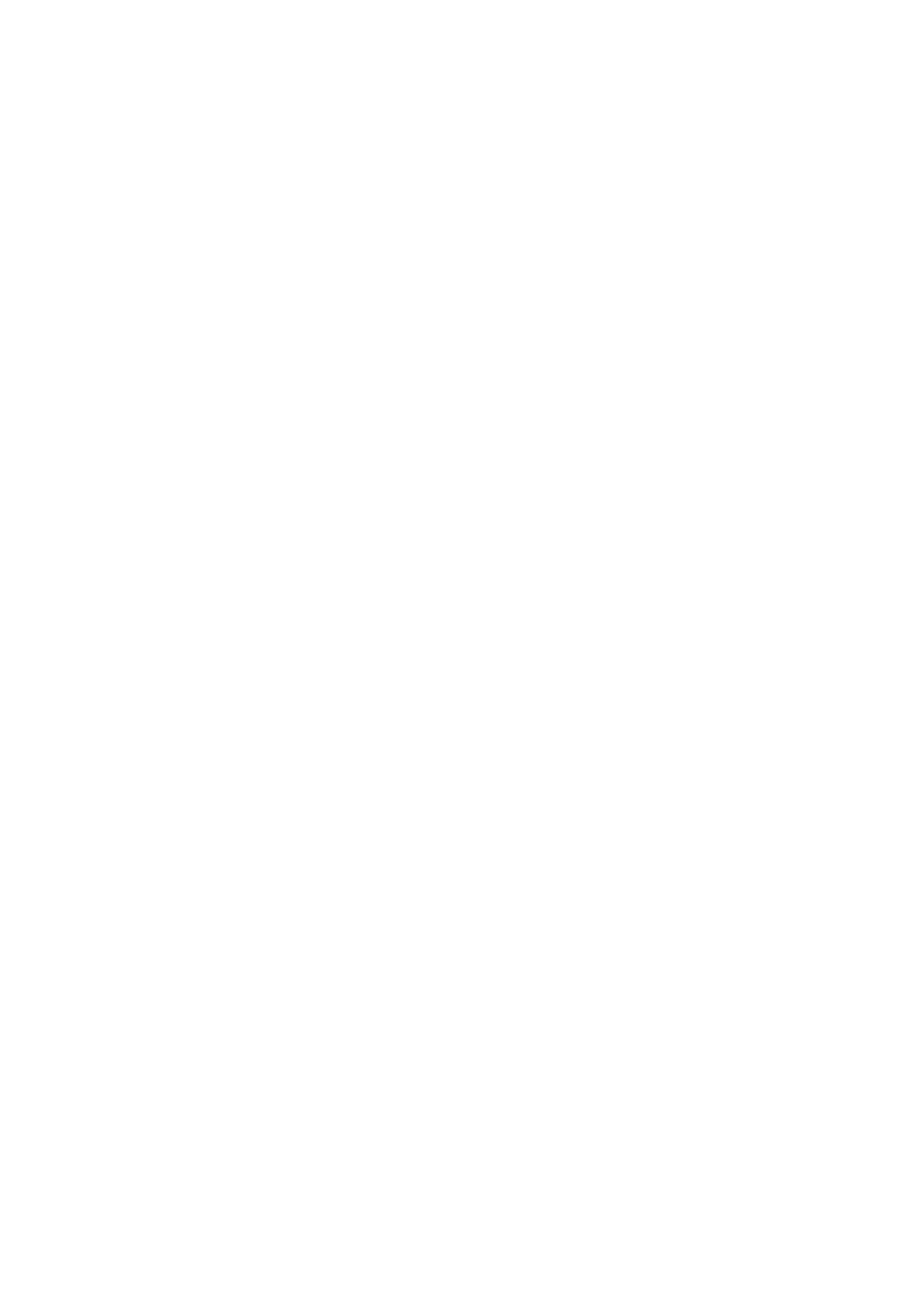#### <span id="page-4-0"></span>**1 Name of regulation**

This regulation is the *Planning and Development Amendment Regulation 2010 (No 4)*.

#### **2 Commencement**

This regulation commences on the day after its notification day.

*Note* The naming and commencement provisions automatically commence on the notification day (see Legislation Act, s 75 (1)).

#### **3 Legislation amended**

This regulation amends the *Planning and Development Regulation 2008*.

#### **4 Section 191 (1) and note**

*substitute* 

 (1) The discharge amount in relation to a dealing with a rural lease, other than a defined rural lease, is the amount worked out as follows:

> $\frac{1}{\sqrt{1-\frac{1}{n}}}$  =  $\frac{1}{\sqrt{1-\frac{1}{n}}}$  + owed amount  $\overline{2}$

*Note Deal* with a lease—see the Act, s 234.

 (1A) The discharge amount in relation to a dealing with a defined rural lease is the owed amount plus \$10 for each year, or part of a year, of the remainder of the holding period for the lease.

*Note Holding period*—see the Act, s 282.

(1B) This section does not apply to a dealing with a special Pialligo lease.

SL2010-22

page 1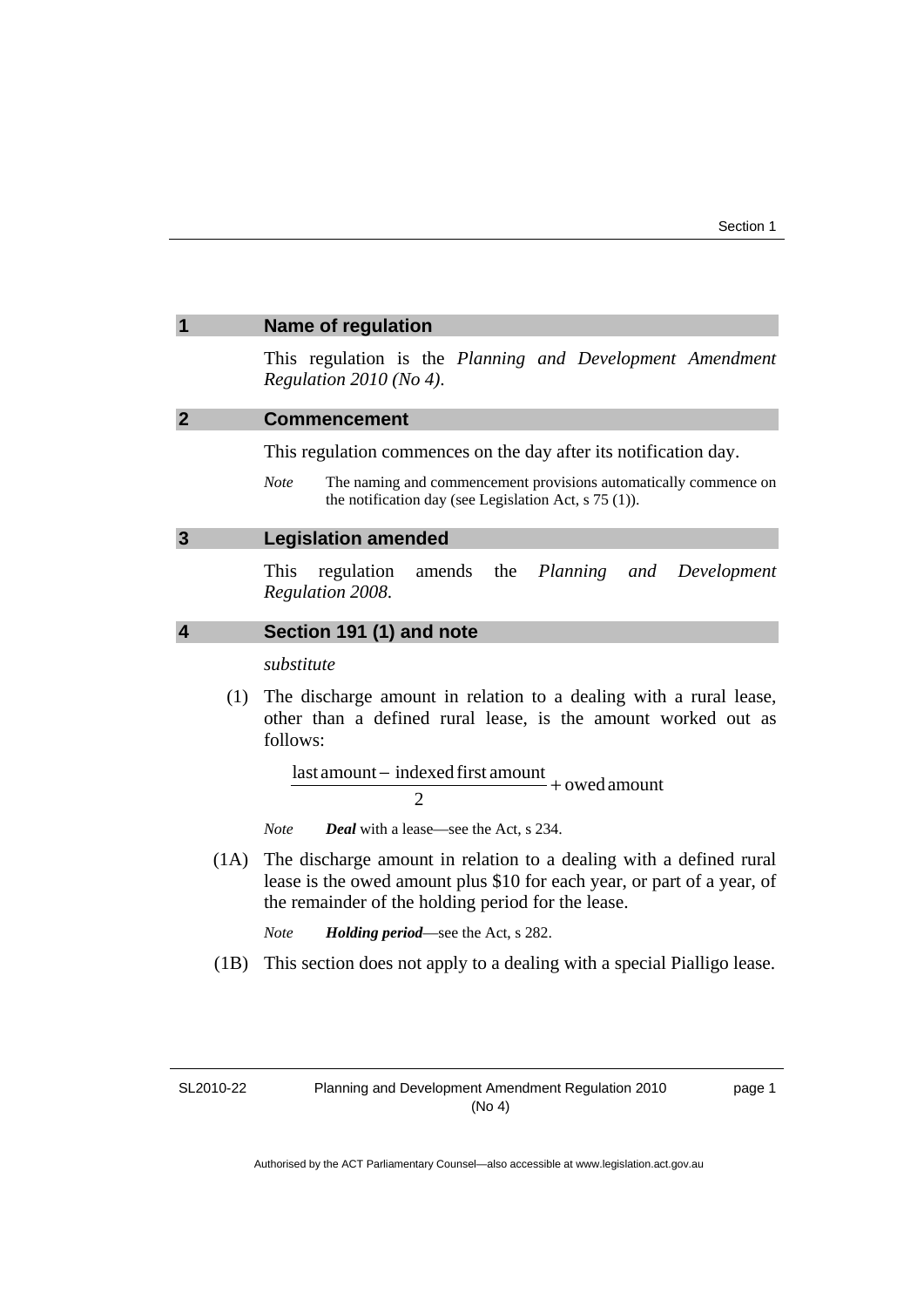### <span id="page-5-0"></span>**5 Section 191 (2), new definition of** *defined rural lease*

*insert* 

*defined rural lease* means a rural lease—

- (a) for a term shorter than 21 years; and
- (b) that commenced at least 2 years before the discharge amount is paid.

#### **6 Section 191 (2), definition of** *first amount*

*omit* 

with a term of not longer than 21 years

*substitute* 

for a term shorter than 21 years

### **7 Section 191 (2), definition of** *owed amount*

## *substitute*

*owed amount*, in relation to a dealing with a lease, means—

- (a) for a lease for a term shorter than 21 years—any rent plus interest payable under the lease on the day of the dealing with the lease; or
- (b) for a lease for a term of 21 years or longer—any amount remaining to be paid under the lease, even if the amount is not yet owing.

SL2010-22